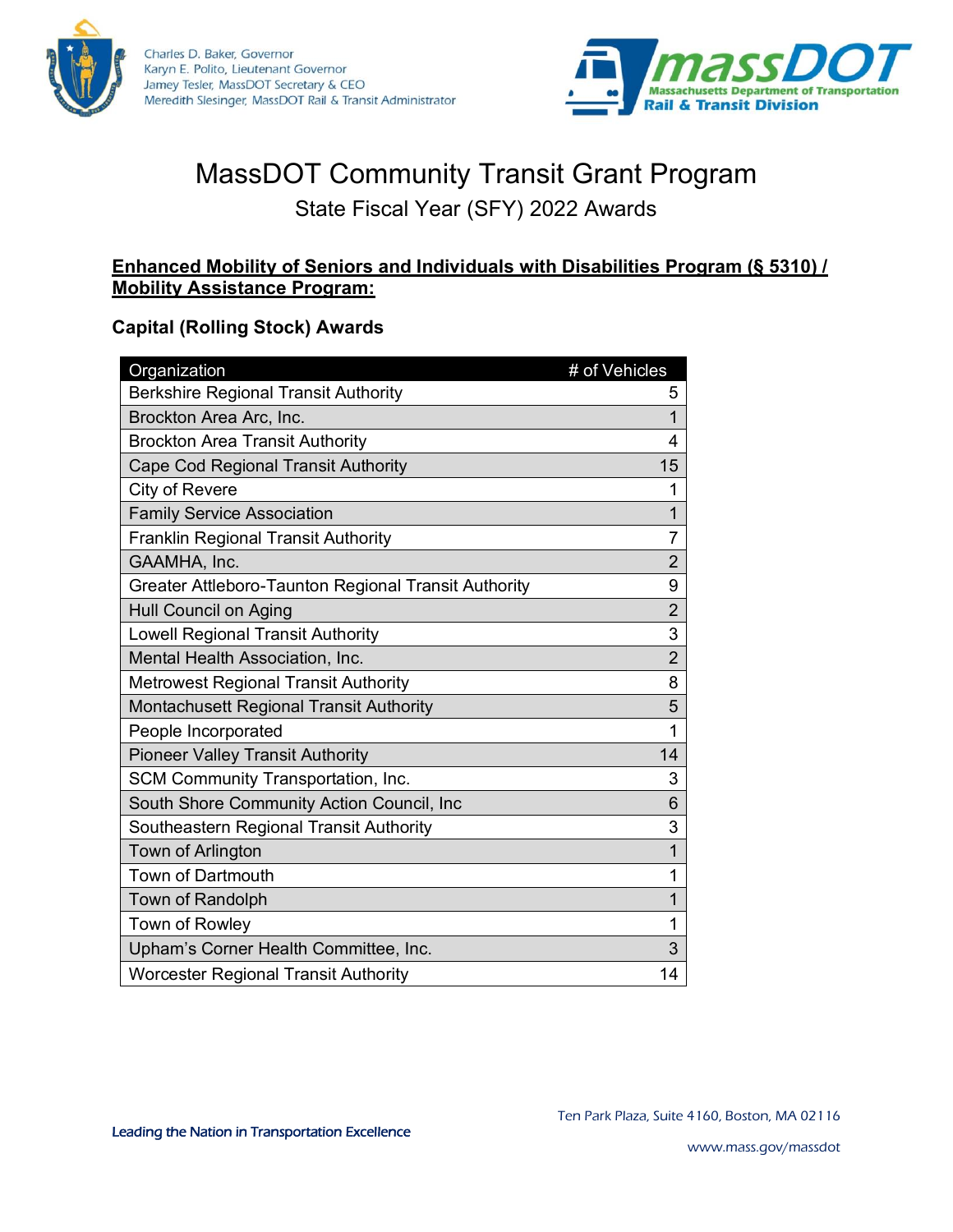### **Mobility Management and Operating Awards**

| Organization                                                                     | <b>Project Description</b>                                                                                                                                                                                                                                                                                                                                 | Award     |
|----------------------------------------------------------------------------------|------------------------------------------------------------------------------------------------------------------------------------------------------------------------------------------------------------------------------------------------------------------------------------------------------------------------------------------------------------|-----------|
| <b>Berkshire Regional</b><br><b>Transit Authority</b>                            | Funding for salaries and materials to support<br>BRTA's travel training program                                                                                                                                                                                                                                                                            | \$8,414   |
| <b>Brockton Area Transit</b><br>Authority                                        | Funding to continue and expand paratransit<br>services to the towns of Avon, Stoughton, and the<br>City of Brockton beyond BAT's ADA corridor                                                                                                                                                                                                              | \$30,000  |
| <b>Brockton Area Transit</b><br>Authority                                        | Funding to continue lifeline service to essential<br>destinations for older adults and people with<br>disabilities in the Town of Rockland                                                                                                                                                                                                                 | \$84,000  |
| Cape Ann<br><b>Transportation Authority</b>                                      | Funding for van transportation to dialysis and<br>medical appointments in Beverly, Danvers, and<br>Peabody. The service also provides direct transfer<br>to MBTA's RIDE service                                                                                                                                                                            | \$54,925  |
| City of Newton                                                                   | Funding for NewMo, an on-demand transportation<br>system provided by Via for Newton residents aged<br>60 and older                                                                                                                                                                                                                                         | \$125,000 |
| <b>City of Revere</b>                                                            | Funding for Revere Rides to expand its city<br>sponsored transportation programing to meet the<br>growing demands for older adults and people with<br>disabilities                                                                                                                                                                                         | \$49,696  |
| <b>Greater Attleboro-</b><br><b>Taunton Regional</b><br><b>Transit Authority</b> | Med Wheels offers long-distance demand-<br>response transportation to medical appointments<br>for people with disabilities and/or individuals aged<br>60 and older                                                                                                                                                                                         | \$50,000  |
| <b>Franklin Regional</b><br><b>Transit Authority</b>                             | Funding for FRTA to establish a travel training<br>program with one full-time position as travel<br>trainer/travel ambassador service                                                                                                                                                                                                                      | \$50,600  |
| <b>Hilltown Driver Pool</b>                                                      | Continuation of funding for the Hilltown Driver<br>Pool, which supplements the use of FRTA's 12-<br>passenger Demand Response van for medical<br>rides as needed. The program combines several<br>COA volunteer driver programs and provides a<br>central dispatch, driver vetting and training, and<br>administrative support. Drivers use their personal | \$8,888   |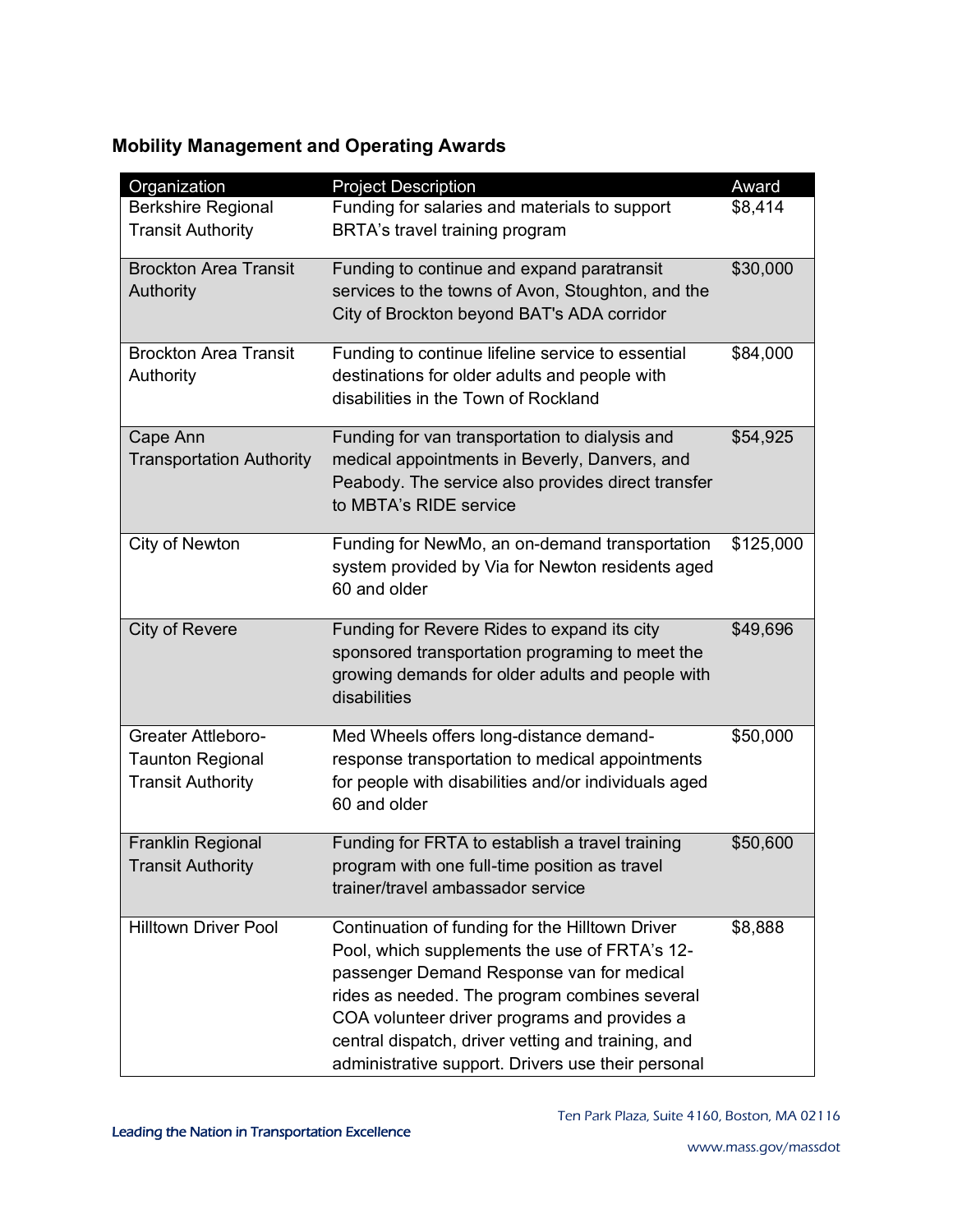|                                                      | vehicles and are reimbursed for expenses. The<br>service is designed to address existing gaps in<br>service and create cost savings with use of<br>smaller vehicles                                                                                                                                                   |           |
|------------------------------------------------------|-----------------------------------------------------------------------------------------------------------------------------------------------------------------------------------------------------------------------------------------------------------------------------------------------------------------------|-----------|
| <b>Mystic Valley Elder</b><br>Services, Inc.         | The Connect a Ride Alliance Program provides<br>transportation services to 11 communities north of<br>Boston. MVES employs two full time<br>transportation coordinators who are responsible<br>for administering a mobility network and rider<br>program for older adults and individuals living with<br>disabilities | \$106,200 |
| <b>Northern Essex Elder</b><br>Transport             | Funding to cover administrative costs associated<br>with operating a volunteer driver program that<br>serves 14 COAs in the Merrimack Valley                                                                                                                                                                          | \$19,000  |
| <b>Old Colony Planning</b><br>Council                | The OCPC provides mileage reimbursement to<br>volunteer drivers at the federally approved<br>mileage rate                                                                                                                                                                                                             | \$30,000  |
| <b>Opportunity Works</b>                             | Funding to expand an existing on-demand<br>response program for older adults and other<br>transportation disadvantaged populations for five<br>towns in Essex County                                                                                                                                                  | \$60,000  |
| <b>Pioneer Valley Transit</b><br>Authority           | Continuing funding to maintain and expand<br>PVTA's mobility management Travel Training (TT)<br>Program across the Pioneer Valley                                                                                                                                                                                     | \$108,240 |
| <b>Pioneer Valley Transit</b><br>Authority           | Operating funds to support the continued<br>transition of paratransit service provision from<br>PVTA to COAs to reduce cost of service and<br>relieve strain on PVTA's operating budget                                                                                                                               | \$150,000 |
| South Shore Community<br>Action Council, Inc.        | Operating assistance for SSCAC transportation<br>program for older adults and people with<br>disabilities                                                                                                                                                                                                             | \$75,000  |
| <b>South Shore Community</b><br>Action Council, Inc. | Continued funding to support short-term<br>assessment and strategic planning to<br>accommodate operational changes needed to<br>satisfy new HST guidelines and MA standards<br>resulting from COVID-19                                                                                                                | \$25,000  |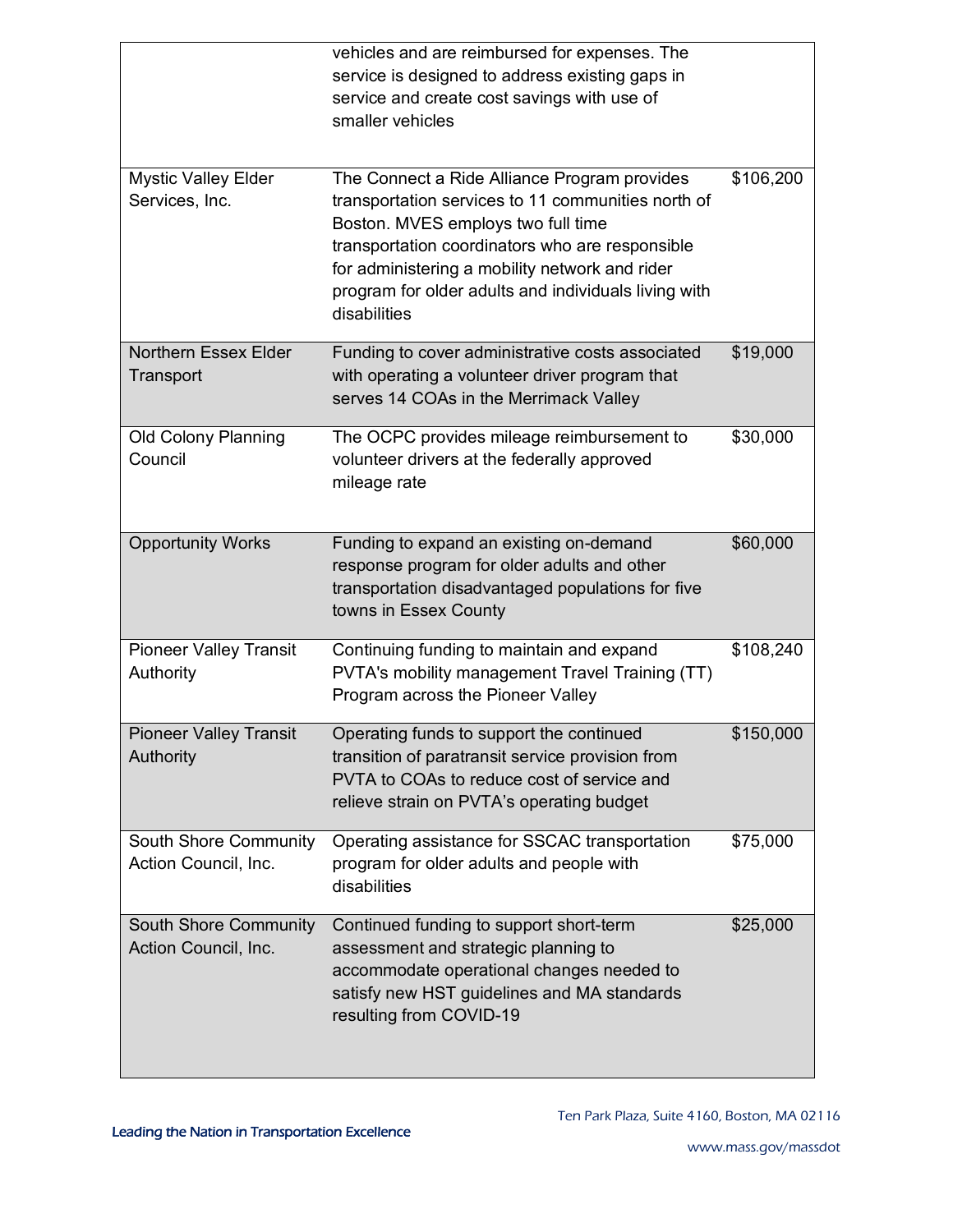| Springfield Partners for<br><b>Community Action</b>   | Operating funds to support the transportation of<br>older disabled veterans across the Springfield<br>metro area                                                                                                                                                                          | \$75,000  |
|-------------------------------------------------------|-------------------------------------------------------------------------------------------------------------------------------------------------------------------------------------------------------------------------------------------------------------------------------------------|-----------|
| Town of Shrewsbury                                    | Funding for operation of Shrewsbury Council on<br>Aging vehicle                                                                                                                                                                                                                           | \$28,000  |
| Town of Ware                                          | Funding for operating of rural nine town regional<br>transportation services called the Quaboag<br>Connector                                                                                                                                                                              | \$150,000 |
| <b>Worcester Regional</b><br><b>Transit Authority</b> | This is a demand response service offered to<br>people with disabilities and individuals aged 60<br>and over traveling from Holden to Worcester and<br>the reverse. This service operates during the early<br>morning and late afternoon when the Holden COA<br>vehicle is not running    | \$12,000  |
| <b>Worcester Regional</b><br><b>Transit Authority</b> | SCM Elderbus serves 22 communities in central<br>MA and provides rides to Worcester with a focus<br>on medical trips. Without this service, riders would<br>have to go to Worcester in the morning and stay<br>in Worcester many hours before being brought<br>back home in the afternoon | \$15,000  |
| <b>Worcester Regional</b><br><b>Transit Authority</b> | SCM READYBUS service provides a much-<br>needed transportation service focusing on people<br>with disabilities and individuals aged 60 and over<br>who live and work in the towns of Southbridge,<br>Spencer, Sturbridge, and Webster                                                     | \$45,000  |